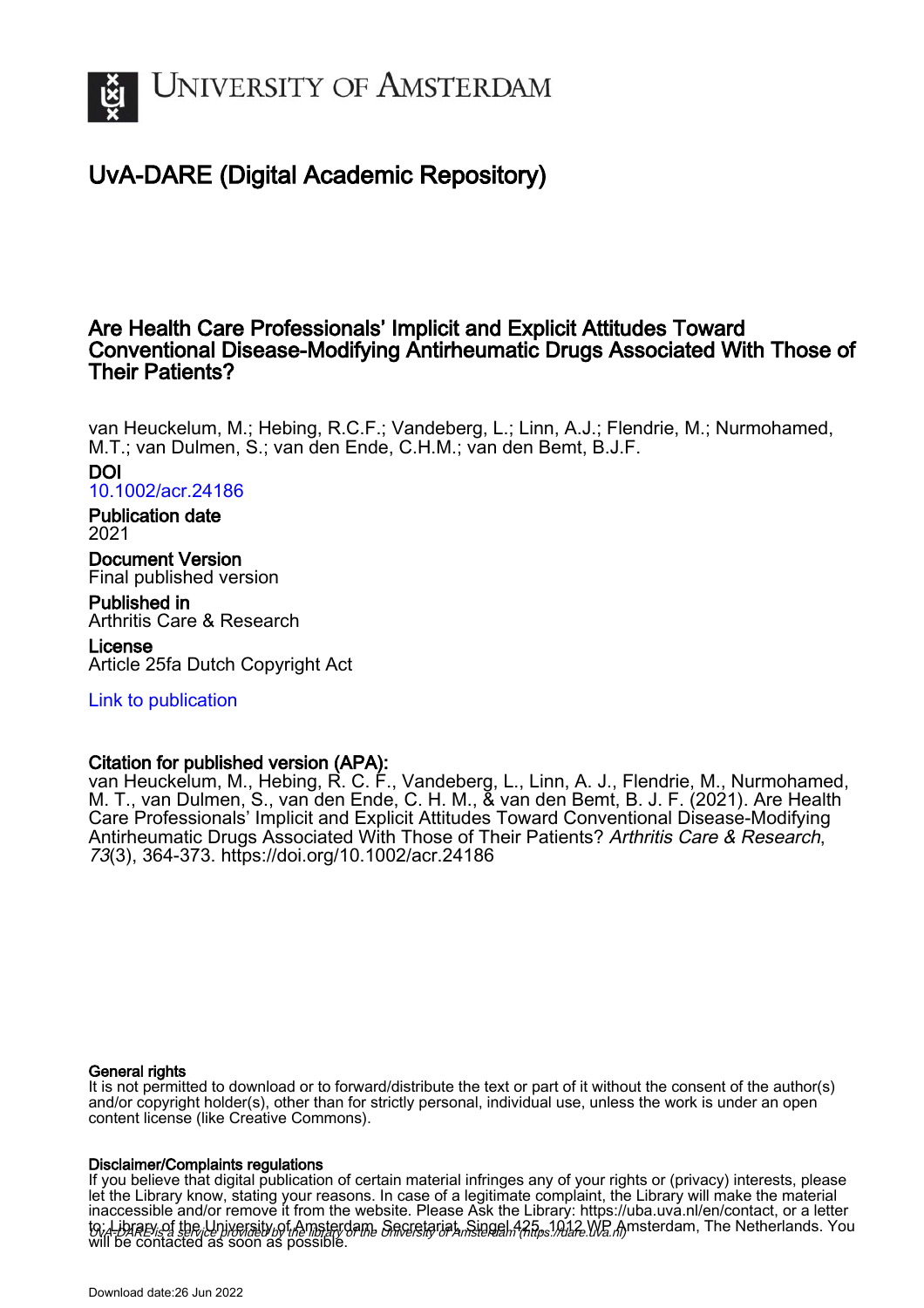**Arthritis Care & Research** Vol. 73, No. 3, March 2021, pp 364–373 DOI 10.1002/acr.24186 © 2020, American College of Rheumatology

# **Are Health Care Professionals' Implicit and Explicit Attitudes Toward Conventional Disease-Modifying Antirheumatic Drugs Associated With Those of Their Patients?**

Milou van Heuckelum,<sup>1</sup> <sup>1</sup> Renske C. F. Hebing,<sup>2</sup> Lisa Vandeberg,<sup>3</sup> Annemiek J. Linn,<sup>4</sup> Marcel Flendrie,<sup>1</sup> Mike T. Nurmohamed, $^5$  Sandra van Dulmen, $^6$  Cornelia H. M. van den Ende, $^7$  and Bart J. F. van den Bemt $^8$ 

**Objective.** It is generally unknown how the attitudes and beliefs of health care professionals (HCPs) might affect the attitudes, beliefs, and medication-taking behavior of patients with rheumatoid arthritis (RA). This study aims 1) to examine the attitudes, health-related associations (both implicit and explicit), and beliefs of HCPs about conventional disease-modifying antirheumatic drugs, and 2) to assess whether these attitudes, health-related associations, and beliefs of HCPs are associated with those of their patients, with their patients' medication-taking behavior, and disease activity.

Methods. HCPs were recruited from 2 centers that specialized in rheumatology across The Netherlands, and patient recruitment followed. In this observational study, implicit outcomes were measured with single-category implicit association tests, whereas explicit outcomes were measured with a bipolar evaluative adjective scale and the Beliefs About Medicines Questionnaire–Specific. Spearman's rank correlations were used to describe correlations between implicit and explicit measures of the attitudes of HCPs. Multilevel, mixed-effects linear models were used to examine the association of HCP-related characteristics, including the implicit and explicit outcomes of HCPs, with those of their patients, their medication-taking behaviors, and disease activity.

Results. Of the 1,659 initially invited patients, 254 patients with RA (mean age 62.8 years, mean disease duration 11.8 years, and 68.1% of the patients were female) who were treated by 26 different HCPs agreed to participate in this study. The characteristics, attitudes, health-related associations, and beliefs about medicines of HCPs were not significantly associated with those of their patients, nor with their medication-taking behaviors or disease activity scores.

**Conclusion.** This study demonstrated that the attitudes, health-related associations (as measured both implicitly and explicitly), and beliefs of HCPs were not significantly associated with the attitudes, beliefs, medication-taking behavior, and disease activity of patients with RA.

#### **INTRODUCTION**

Disease-modifying antirheumatic drugs (DMARDs) are recommended to patients with rheumatoid arthritis (RA) to suppress the inflammatory response, and consequently, to decrease disease activity and reduce radiologic damage (1,2). Despite the beneficial

effects of DMARDs, previous studies have reported major issues regarding medication-taking behavior of RA patients, with adherence rates varying from 30% to 107% depending on the measurement method used (3–5). Nonadherence to medication can lead to worsening of clinical outcomes (i.e., high disease activity, radiologic progression, and a decrease in physical functioning and

Supported by the Dutch Arthritis Foundation (ReumaNederland).

<sup>1</sup> Milou van Heuckelum, MSc, Marcel Flendrie, MD, PhD: Sint Maartenskliniek, Nijmegen, The Netherlands; <sup>2</sup>Renske C. F. Hebing, MSc: Amsterdam Rheumatology and Immunology Center, Reade, Amsterdam, The Netherlands; <sup>3</sup>Lisa Vandeberg, PhD: Centre for Language Studies, Radboud University, Nijmegen, The Netherlands, and Amsterdam School of Communication Research, University of Amsterdam, Amsterdam, The Netherlands; <sup>4</sup>Annemiek J. Linn, PhD: Amsterdam School of Communication Research, University of Amsterdam, Amsterdam, The Netherlands; <sup>5</sup>Mike T. Nurmohamed, MD, PhD: Amsterdam Rheumatology and Immunology Center, VU University Medical Center, Amsterdam, The Netherlands; <sup>6</sup>Sandra van Dulmen, PhD: Netherlands Institute for Health Services Research (Nivel), Utrecht, The Netherlands, Radboud University Medical Center, Radboud

Institute for Health Sciences, Nijmegen, The Netherlands, and University of South-Eastern Norway, Drammen, Norway; <sup>7</sup>Cornelia H. M. van den Ende, PhD: Sint Maartenskliniek and Radboud University Medical Center, Nijmegen, The Netherlands; <sup>8</sup>Bart J. F. van den Bemt, PhD: Sint Maartenskliniek and Radboud University Medical Center, Nijmegen, The Netherlands, and Maastricht University Medical Centre, Maastricht, The Netherlands.

No potential conflicts of interest relevant to this article were reported. Address correspondence to Milou van Heuckelum, MSc, Sint Maartenskliniek, Departments of Rheumatology and Pharmacy, PO Box 9011, 9500 GM Nijmegen, The Netherlands. Email: [m.vanheuckelum@](mailto:m.vanheuckelum@maartenskliniek.nl) [maartenskliniek.nl](mailto:m.vanheuckelum@maartenskliniek.nl).

Submitted for publication August 31, 2019; accepted in revised form March 3, 2020.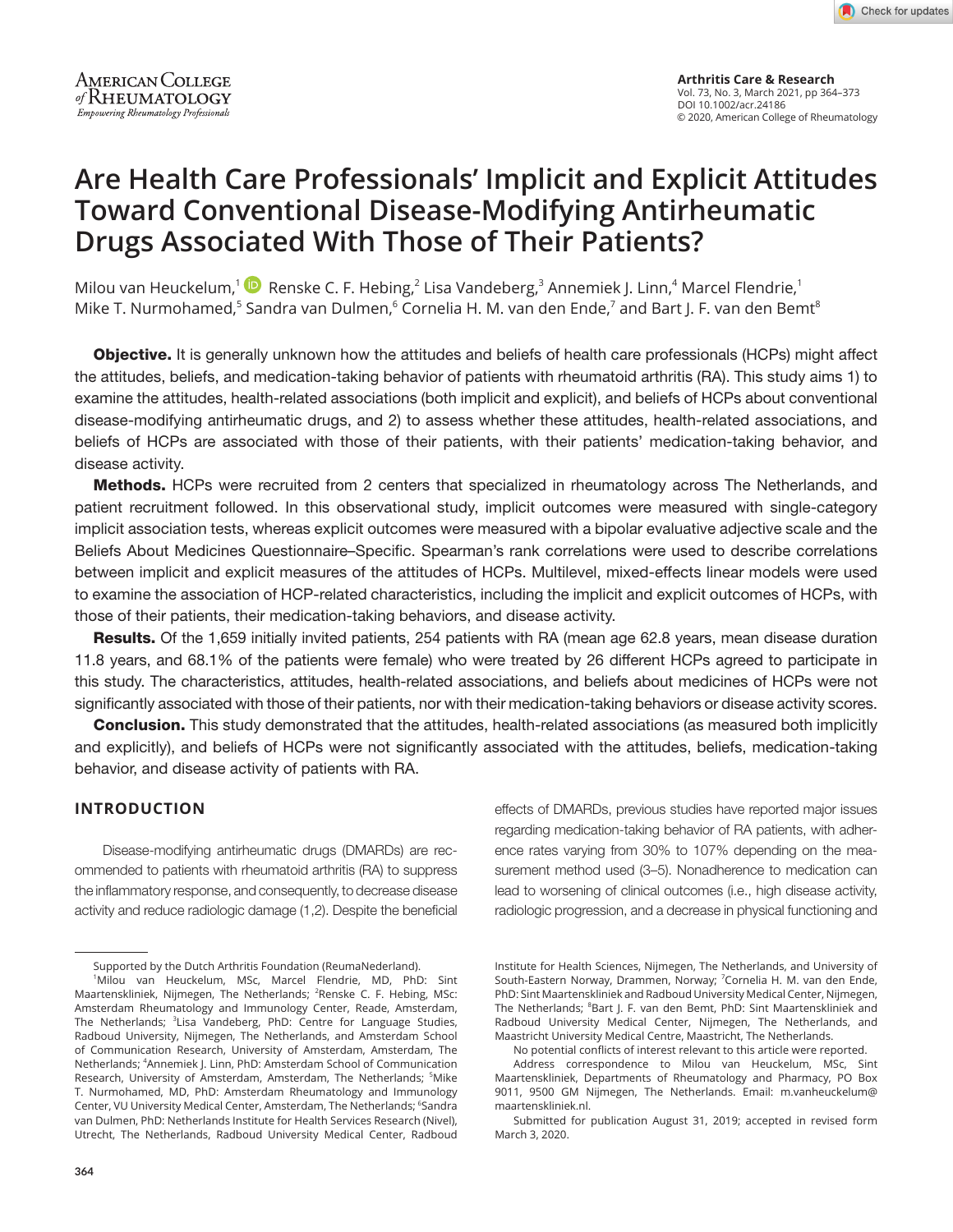#### **SIGNIFICANCE & INNOVATIONS**

- It is unknown whether the attitudes and beliefs of health care professionals (HCPs) might affect attitudes, beliefs, and medication-taking behavior of patients with rheumatoid arthritis (RA).
- This study demonstrated that sociodemographic characteristics, implicit and explicit attitudes and health-related associations, and the beliefs of HCPs about medicines were not associated with those of their patients with RA nor with patients' medication-taking behavior and disease activity scores.
- These findings provide some first insights into the potential (and the lack thereof) of implicit and explicit perceptions of medication of HCPs in relation to patients' medication adherence and disease activity.

quality of life) and increased health care expenditures (6–8). There have been several attempts to explore effective intervention strategies and targets for improving medication-taking behavior in this population (9). However, so far, adherence-improving interventions were only partly effective in changing medication-taking behavior.

An explanation for the ineffectiveness of adherence-improving interventions might be that previous studies have largely focused on the perspective of patients rather than the perspective of health care professionals (HCPs) (9–12). Several studies suggest that the attitudes and beliefs of HCPs might be associated with the attitudes and beliefs of their patients (Zwikker et al, submitted for publication) (13–15). It can, therefore, be assumed that during clinic visits, the attitudes and beliefs of HCPs might affect patients' medication-taking behavior as well. However, targeting the concerns of patients and their beliefs about the need for medication (16), and making HCPs aware of patients' suboptimal medication intake (17), does not improve patients' medication-taking behavior. New insights into processes that may underlie patients' nonadherent medication-taking behavior, or that may influence the patient–provider interaction, are therefore required.

Theoretical and empirical contributions in the field of psychology provide abundant evidence that only a small part of behavior originates from conscious or reflective thought processes and largely depends on subconscious or automatic processes (18– 21). These dual process theories assume that subconscious or automatic processes explain a unique part of behavior that cannot be explained by conscious thought (18–21). By extending these findings to adherence research, these dual process theories provide a plausible explanation as to why the often-measured and explicitly reported attitudes and beliefs about medicines may give insufficient insight into the processes underlying adherence. These theories also pinpoint automatic processes, and specifically, implicit attitudes, as potentially essential elements in understanding the communication of HCPs and patients' medication-intake behavior (18–21). In this study, we define implicit attitudes as automatically activated associations, which are based on past

experiences and mediate favorable or unfavorable feelings that individuals might not be aware of, whereas explicit attitudes are defined as deliberate or conscious evaluations of medication (19–21). Few studies have investigated patients' implicit attitudes and their association with medication-taking behavior in rheumatic diseases (22,23). However, studies on the implicit attitudes of HCPs toward medication in the field of rheumatology are lacking. The implicit attitudes of HCPs might be involved in the patient– provider interaction (e.g., communication between HCPs and patients), which then might affect patients' attitudes as well as patients' medication-taking behavior. It is unknown whether the implicit attitudes and beliefs of HCPs about medication might be associated with patients' implicit attitudes and beliefs about medication, patients' medication-taking behavior, and patients' disease activity in the field of rheumatic diseases (15,22).

Therefore, the aim of this study is 1) to examine the implicit and explicit attitudes of HCPs and the health-related associations with conventional DMARD use, together with HCPs' explicitly reported beliefs about medicines, and 2) to assess whether these attitudes are associated with those of their patients, patients' medication-taking behavior, and patients' disease activity scores.

#### **SUBJECTS AND METHODS**

**Study design and setting.** An observational study was performed in 2 of the largest centers that specialize in rheumatology across The Netherlands (i.e., covering ~20% of all patients with RA): Sint Maartenskliniek (Nijmegen) and Reade (Amsterdam). Rheumatologists and physician assistants (PAs) were recruited between July 5, 2016 and January 23, 2017, and patients were recruited between July 5, 2016 and November 30, 2017. This project resulted in a large data set, including measures of implicit and explicit attitudes and beliefs toward medication of both patients and HCPs. Van Heuckelum et al focused on the patient data only (a detailed description on the measurement of patients' implicit and explicit attitudes, medication-taking behavior, and clinical variables published previously) (23). The current study focuses on the implicit and explicit attitudes of HCPs and explores their associations with patient data. An overview of the study is presented in Table 1. The Strengthening the Reporting of Observational Studies in Epidemiology (STROBE) statement for observational studies and the ESPACOMP Medication Adherence Reporting Guideline (EMERGE) were used as guidance for adequate reporting in this study (24,25).

## **Ethics approval and patient and public involvement.**

This study was conducted according to the Ethical Principles for Medical Research as stated in the Declaration of Helsinki (64th World Medical Association General Assembly, Fortaleza, Brazil, October 2013) and was approved by the Medical Research Ethics Committee of Arnhem-Nijmegen (File 2016–2410). Two patient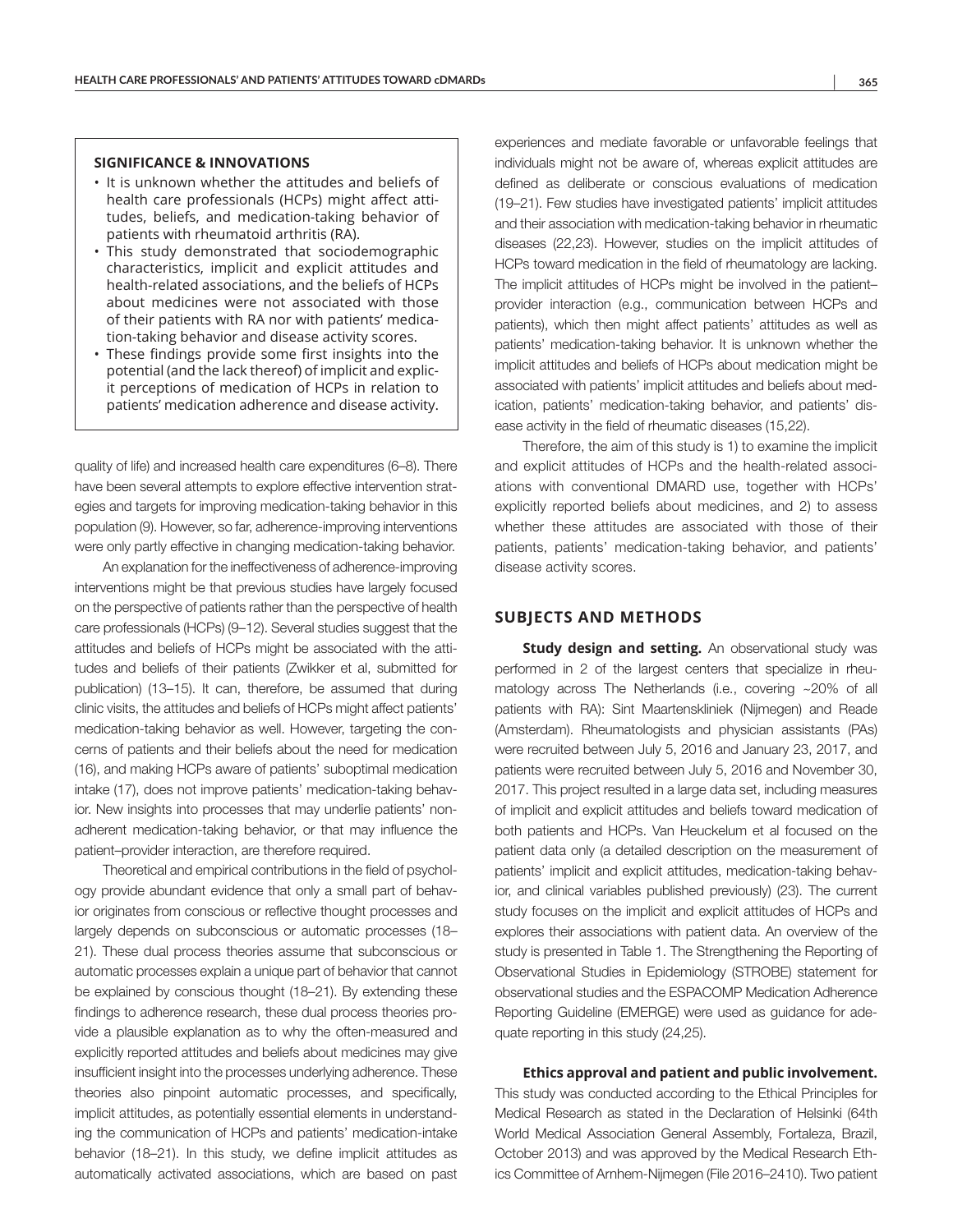| <b>Baseline</b>                                                                                                                                                                                                                                                                                                     | Follow-up                                                                                                                    |
|---------------------------------------------------------------------------------------------------------------------------------------------------------------------------------------------------------------------------------------------------------------------------------------------------------------------|------------------------------------------------------------------------------------------------------------------------------|
| Health care professionals<br>Implicit attitudes and health-related associations<br>Sociodemographics<br>Explicit attitudes and health-related associations<br>Beliefs about medicines (i.e., necessity and concern<br>beliefs about cDMARDs)                                                                        | Not applicable                                                                                                               |
| Patients<br>Implicit attitudes and health-related associations<br>Sociodemographics<br>Explicit attitudes and health-related associations<br>Beliefs about medicines (i.e., necessity and concern<br>beliefs about cDMARDs)<br>Self-reported medication-taking behavior<br>Disease activity score (i.e., DAS28-CRP) | Medication-taking behavior measured with<br>Medication Event Monitoring System (Aardex) for<br>a minimum period of 3 months. |

Table 1. Study overview and measurements of health care professionals and rheumatoid arthritis patients at baseline and follow-up\*

Inclusion and performing baseline measurements of health care professionals were completed before inclusion and performing baseline measurements of patients with rheumatoid arthritis. The maximum follow-up period for patients was 9 months. cDMARDs = conventional disease-modifying antirheumatic drugs; DAS28-CRP = Disease Activity Score in 28 joints using the C-reactive protein level.

research partners were involved in the design phase of this study. The patient research partners pretested the Single-Category Implicit Association Tests (SC-IATs) and assessed the comprehensibility of the hardcopy questionnaire for patients with RA.

**Eligibility criteria and selection procedures.** All rheumatologists, residents, and PAs working in the rheumatology departments at Sint Maartenskliniek and Reade with a minimum employment contract period of 9 months were asked to participate in this study. Written information about the study protocol (an adapted version for patients was used) and an informed consent form were attached to an email sent to all rheumatologists and PAs. After the rheumatologists and PAs agreed to the study via email, a research appointment was made to sign the informed consent form. Subsequently, patients were assessed for eligibility. All consecutive adult patients (age ≥18 years) with a clinical diagnosis of RA and treated with at least 1 conventional DMARD (cDMARD) for a minimum period of 1 year were invited to participate in this study. No additional inclusion and exclusion criteria were defined for patient selection. Written information about the study protocol and an informed consent form were sent by mail to all consecutive patients 4 weeks before the planned regular consultation with their treating clinician. After the patient's agreement to participate, the researcher made a research appointment before the planned regular consultation in order to sign the informed consent form.

**Procedures of data collection.** At baseline, the implicit and explicit attitudes and health-related associations of HCPs, combined with sociodemographic data (i.e., age, sex, current position, years of working experience, and mean hours of patient contact per week) and explicit beliefs about medicines, were assessed. Implicit data were collected prior to completing the hardcopy questionnaires in order to prevent contamination effects

of explicit measures with implicit measures. The same procedures were applied to patients at baseline, supplemented with a hardcopy questionnaire to assess self-reported medication-taking behavior. Electronic monitoring of medication-taking behavior was continued for a minimum period of 3 months after the patient's inclusion in the study. At the patient's follow-up visit, Medication Event Monitoring System (MEMS) read-outs were used to assess medication-taking behavior over the previous months. The patient's disease activity score (measured by the Disease Activity Score in 28 joints using the C-reactive protein level [DAS28-CRP]) was assessed in conformity with treatment protocols as part of the standard care.

**Measurement instruments.** *SC-IATs.* SC-IATs were used to measure 2 concepts of automatic associations in this study: implicit attitudes (i.e., positive versus negative), and implicit health-related associations (i.e., health versus sickness) with medication. The SC-IAT is considered a reliable and valid instrument to measure implicit associations with a single attitude object (i.e., antirheumatic drugs) (26). Each concept was assessed in 3 rounds: 1 practice round of 20 trials, followed by 2 experimental rounds of 40 trials each. Trials displayed various positive/health-related, negative/sickness-related, and medicine-related words and pictures in a computerized categorization task in which automatic associations were measured based on the response times of HCPs and patients. The response times in the experimental rounds served as a proxy for association strength, where faster responses represented stronger associations. In other words, if HCPs were on average faster in categorizing trials coupling drug stimuli and negative (versus positive) stimuli, then this reflects a relatively negative (versus positive) automatic association with cDMARDs. SC-IATs for rheumatologists/PAs included 5 generic pictures of cDMARDs (i.e., methotrexate,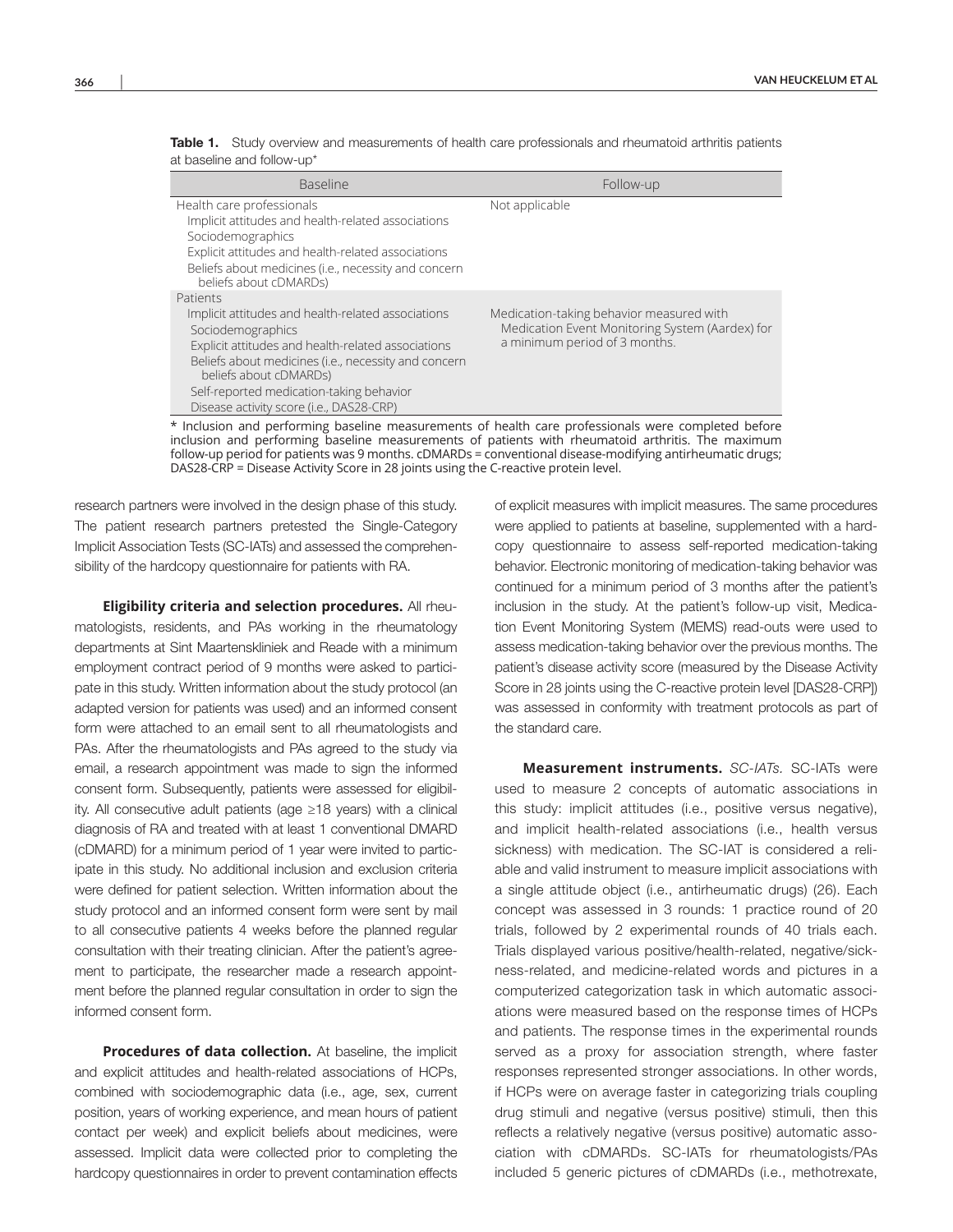leflunomide, hydroxychloroquine, sulfasalazine, and azathioprine), whereas SC-IATs for patients were personalized based on their personal cDMARD treatment. Supplementary Appendix A, available on the *Arthritis Care & Research* website at [http://onlinelibrary.wiley.com/doi/10.1002/acr.24186/](http://onlinelibrary.wiley.com/doi/10.1002/acr.24186/abstract) [abstract,](http://onlinelibrary.wiley.com/doi/10.1002/acr.24186/abstract) provides a more detailed description of the SC-IAT procedures used in this study.

*Bipolar evaluative adjective scale.* For both HCPs and patients, a bipolar evaluative adjective scale was used to assess explicit medication attitudes (10 semantic differential scaled items, e.g., "I think [name of cDMARD(s)] is 1 negative–5 positive") and explicit health-related associations (8 semantic differential scaled items, e.g., "To what extent do you associate [cDMARD] with the following terms, 1 dead–5 alive"). Items in this questionnaire represented the same associations with cDMARDs as measured with the SC-IATs (see Supplementary Appendix B, available on the *Arthritis Care & Research* website at [http://onlin](http://onlinelibrary.wiley.com/doi/10.1002/acr.24186/abstract) [elibrary.wiley.com/doi/10.1002/acr.24186/abstract](http://onlinelibrary.wiley.com/doi/10.1002/acr.24186/abstract)).

*Beliefs About Medicines Questionnaire–Specific (BMQ-Specific).* HCPs filled out the BMQ-Specific (10 Likert-scaled items) adapted to the perspective of HCPs (e.g., "Without the medicines my patients would be very ill"), whereas patients filled out the original validated BMQ-Specific (e.g., "Without the medicines I would be very ill"). Item scores varied from 1 (strongly disagree) to 5 (strongly agree), which resulted in sum scale scores of 5 to 25 for each subscale (necessity beliefs versus concern beliefs) (12,27).

*Compliance Questionnaire on Rheumatology (CQR) and MEMS.* Self-reported medication-taking behavior of patients was measured with the validated CQR (19 Likert-scaled items, ranging from 1 to 4). MEMS (Aardex) were used as electronic monitors to measure medication-taking behavior based on device usage. A diary was given to patients to register unintended openings of the MEMS. Medication-taking behavior was operationalized as correct dosing, which is defined as the percentage of days in which the correct number of doses was taken.

*Clinical (laboratory) outcomes.* Clinical characteristics (i.e., serology, disease duration, type and current number of DMARD(s), and disease activity scores [i.e., the DAS28- CRP]) were extracted from patients' medical files by the local researchers.

**Study size.** Assuming a sample size requirement of 10 patients per variable, a study sample of 240 patients is sufficient to build a reliable linear model including a maximum of 8 independent variables. Taking into account a 15% loss to follow-up, a sample size of 275 patients was required.

**Statistical analysis.** Statistical analyses were performed with Stata, version 13.1. Descriptive statistics were used for describing the characteristics of HCPs and patients. Data were presented as percentages in case of proportions. *P* values less than or equal to 0.05 were considered statistically significant.

Data obtained from the SC-IATs were expressed as response times in milliseconds (ms). The improved IAT scoring algorithm described by Greenwald and Nosek was used to calculate the *D* measure for strength of automatic associations (see Supplementary Table 1, available on the *Arthritis Care & Research* website at [http://](http://onlinelibrary.wiley.com/doi/10.1002/acr.24186/abstract) [onlinelibrary.wiley.com/doi/10.1002/acr.24186/abstract,](http://onlinelibrary.wiley.com/doi/10.1002/acr.24186/abstract) for a detailed description on calculating *D* measures) (28). *D* measures above zero indicated that HCPs or patients had relatively faster responses on the positive categorization rounds than on negative categorization rounds and were interpreted as a relatively more positive than negative implicit attitude toward cDMARDs, or a relatively more health-related association than a sickness-related association, and vice versa.

For explicit medication attitudes and associations, mean scale scores with SDs were calculated. Beliefs about medicines were operationalized as sum scale scores for necessity beliefs, sum scale scores for concern beliefs, and necessity–concerns differential (NCD) scores. NCD scores were calculated by subtracting the sum of the item scores for concerns from the sum of item scores for necessity beliefs. A positive NCD indicated that necessity beliefs dominate concern beliefs, and vice versa (27,29). Medication-taking behavior was operationalized as correct dosing (i.e., proportion of days with the correct number of doses taken). Self-reported, medication-taking behavior was calculated with the discriminant function for CQR items as described by de Klerk et al (30,31). Correct dosing measured with MEMS was calculated over a period of 3 months follow-up based on device usage.

Depending on the distribution and type of variables, independent samples *t-*tests, Pearson's chi-square tests, Fisher's exact tests, and proportion tests were performed to test for significant differences in the characteristics of HCPs between study sites. Spearman's rank correlations were used to describe the correlation between implicit and explicit HCP outcomes. Because of the explorative (rather than the hypothesis-testing) character of this study, no multiple testing corrections were performed over the separate correlational analyses.

Due to the hierarchical structure of data (i.e., patients were nested in the sample of HCPs), linear multilevel regression models were built to assess the association of the characteristics, implicit and explicit attitudes and health-related associations of HCPs, and beliefs about medicines with the following: patients' implicit attitudes and health-related associations, patients' explicit attitudes and health-related associations, patients' necessity and concern beliefs, correct dosing measured with both self-report and MEMS, and disease activity scores. Bivariate analyses were performed to select the most important predictors to prevent overfitting of the model due to the large number of variables measured in this study. Determinants with *P* values <0.2 were entered in the final models. These final models were adjusted for the following patient-related variables: age, sex, level of education, household situation (i.e., living alone versus living together with at least 1 person), disease duration, anti–cyclic citrullinated peptide status, hospital, and biologic DMARD use. Final models for correct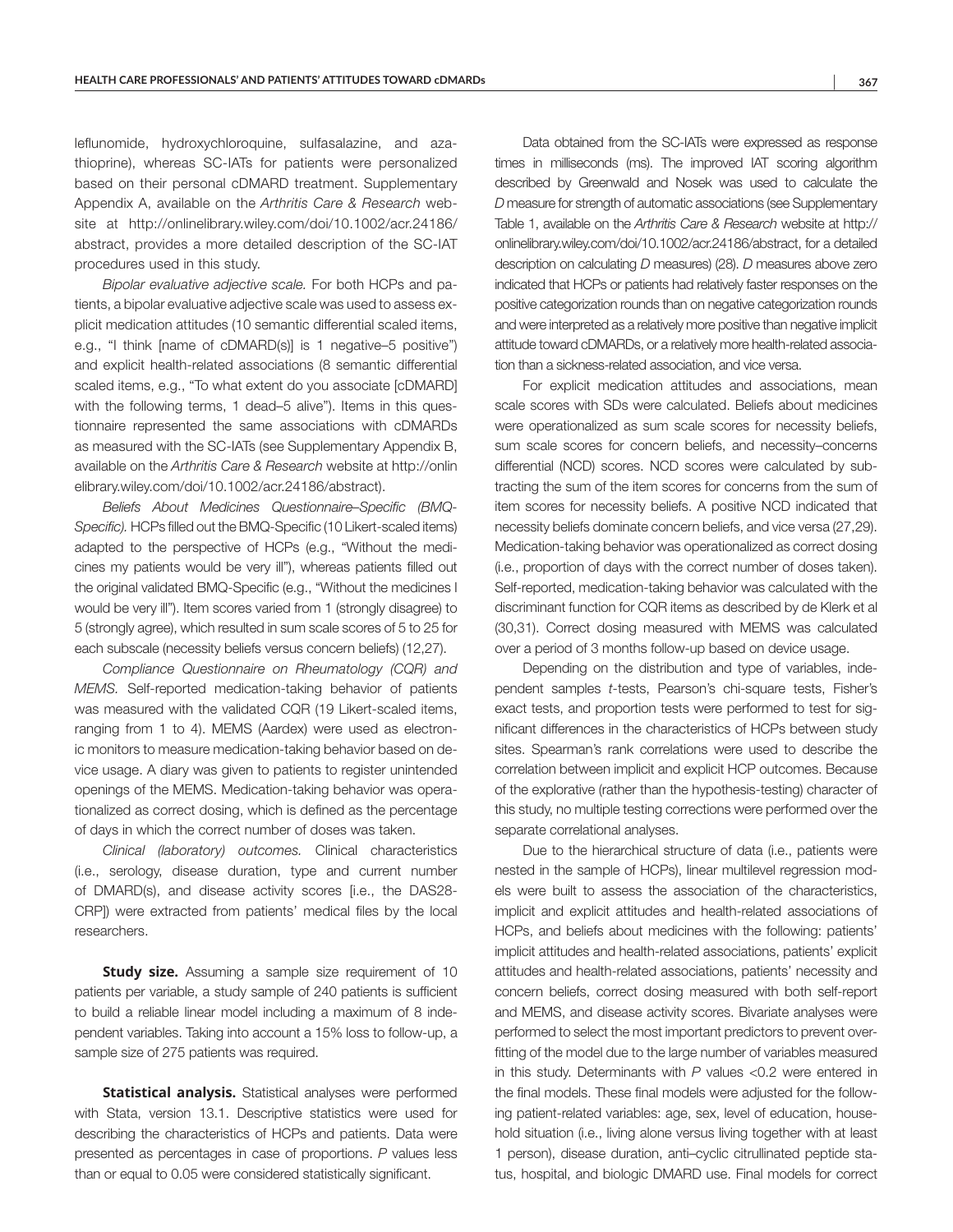

Figure 1. Flow chart of health care professionals (HCPs) and their patients with rheumatoid arthritis. cDMARDs = conventional diseasemodifying antirheumatic drugs; MEMS = Medication Event Monitoring System.

dosing and disease activity scores were additionally adjusted for the patient's necessity and concern beliefs.

#### **RESULTS**

**Study sample characteristics.** Of the 43 initially invited rheumatologists and PAs, 26 HCPs agreed to participate in this study (overall response rate 60.5%; Amsterdam response rate 47.4%; and Nijmegen response rate 70.8%) (Figure 1). The majority of participants (92.3%) had a current position as a rheumatologist and were male (69.2%). Participating HCPs had a mean  $\pm$  SD age of 49.7  $\pm$  8.3 years with an average of 16.4  $\pm$  9.4 years of working experience. See Table 2 for a complete overview of HCP characteristics. Of the nonparticipating HCPs, 30.8% were male, and 71.4% had a current position as a rheumatologist. A total of 254 patients treated by these 26 different HCPs (overall response rate 15.3%; Amsterdam response rate 15.0%; and Nijmegen response rate 15.4%) agreed to participate in this study, which resulted in several patients per HCP, varying from 3 to 19 patients. Patients had a mean age of  $62.8 \pm 11.2$  years, 68.1% were female, 32.7% of the patients was highly educated, and 22.0% were living alone. Biologic DMARDs were prescribed to 32.7% of the patients, and the mean  $\pm$  SD disease duration of patients was 11.8  $\pm$  9.0 years. A more detailed description of all patient

Table 2. Characteristics of health care professionals in the field of rheumatology participating in the study\*

| Characteristics of<br>health care professionals           | Nijmegen<br>$(n = 17)$ | Amsterdam<br>$(n = 9)$ | Overall<br>$(n = 26)$ | $\overline{P}$ |
|-----------------------------------------------------------|------------------------|------------------------|-----------------------|----------------|
| Age, mean $\pm$ SD years                                  | $48.5 \pm 8.7$         | $52.1 + 7.4$           | $49.7 \pm 8.3$        | 0.31           |
| Female                                                    | 7(41.2)                | 1(11.1)                | 8(30.8)               | 0.11           |
| Current position<br>Rheumatologist<br>Physician assistant | 15(88.2)<br>2(11.8)    | 9(100)<br>0(0.0)       | 24(92.3)<br>2(7.7)    | 0.28           |
| Working experience, mean ± SD years                       | $14.9 \pm 9.6$         | $19.2 \pm 8.7$         | $16.4 \pm 9.4$        | 0.27           |
| Patient contact per week, mean ± SD<br>hours              | $18.4 \pm 8.0$         | $25.3 + 10.7$          | $20.8 \pm 9.4$        | 0.07           |
| Right-handed                                              | 15(88.2)               | 5(55.6)                | 20(76.9)              | 0.06           |

\* Values are the number (%) unless indicated otherwise.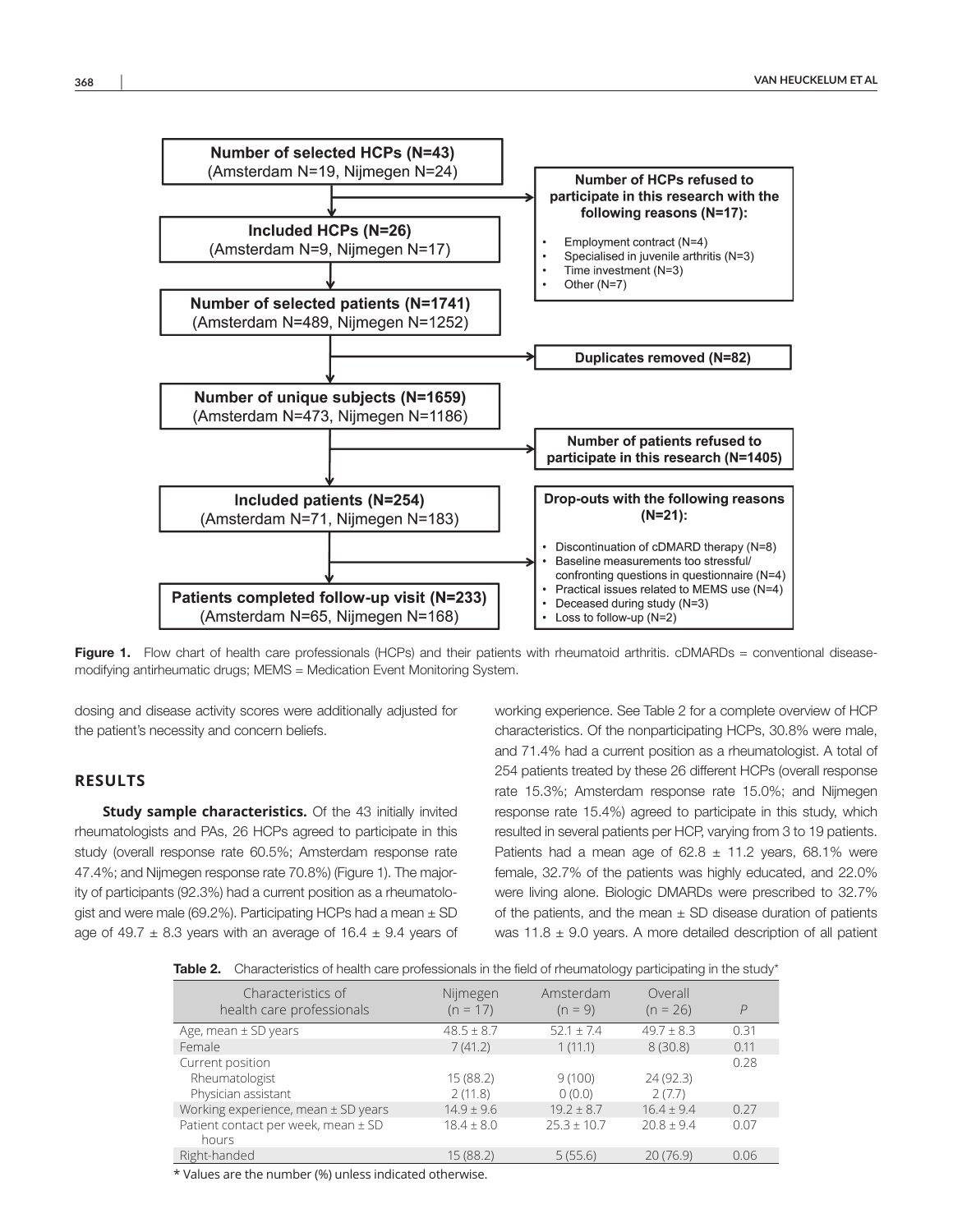characteristics can be found in Supplementary Table 1, available on the *Arthritis Care & Research* website at [http://onlinelibrary.](http://onlinelibrary.wiley.com/doi/10.1002/acr.24186/abstract) [wiley.com/doi/10.1002/acr.24186/abstract.](http://onlinelibrary.wiley.com/doi/10.1002/acr.24186/abstract)

**HCPs' attitudes, health-related associations, and beliefs.** The mean  $\pm$  SD *D* measure for implicit attitudes of HCPs was 0.045 ± 0.41, whereas the mean ± SD *D* measure for implicit health-related associations was  $-0.037 \pm 0.36$ . The mean  $\pm$  SD scale score for explicit attitudes (i.e., positive–negative) was similar to the mean  $\pm$  SD scale score for explicit health-related associations  $(3.8 \pm 0.45$  and  $3.9 \pm 0.34$ . respectively). Regarding beliefs about medicines (necessity and concern beliefs), the mean sum scale score for the necessity beliefs of HCPs (20.9  $\pm$  1.77) was higher than the mean sum scale for concern beliefs (11.5  $\pm$  2.19). This resulted in a mean NCD-score for HCPs of  $9.4 \pm 3.35$ , which indicates that necessity beliefs outweigh concern beliefs about cDMARDs.

No significant correlation was found between the implicit attitudes and implicit health-related associations of HCPs nor between the implicit and explicit attitudes and health-related associations of HCPs. The same applied for implicit attitudes/ associations and NCD scores ( $\rho = -0.10$ ,  $P = 0.63$ , and  $\rho = 0.22$ ,  $P = 0.29$ , respectively). This lack of association is illustrated in Figure 2. However, a significant correlation was found between the explicit attitudes of HCPs toward cDMARDs and their explicit health-related associations ( $\rho = 0.48$ ,  $P = 0.01$ ).

**Association of the attitudes and beliefs of HCPs about medicines with attitudes and beliefs of their patients.** Table 3 provides an overview of the final multilevel linear regression models with patients' implicit and explicit outcomes as dependent variables. HCP-related factors, including sociodemographic characteristics, implicit and explicit attitudes, and health-related associations combined with explicit beliefs



Figure 2. Lack of association between implicit measures (i.e., single-category implicit association test [SC-IAT] concept for attitudes and health-related associations) and differential scores of health care professionals' necessity concerns. Circles represent SC-IAT concept attitudes (positive–negative). Triangles represent SC-IAT concept associations (health–sickness).

about medicines were not significantly associated with patients' implicit and explicit outcomes. Only a few patient-related factors were significantly associated with patients' implicit and explicit outcomes. A high level of education of patients was significantly associated with more positive implicit attitudes toward cDMARDs, compared to patients with a low to medium level of education (coefficient 0.11 [95% confidence interval (95% CI) 0.001, 0.22]). The patient's age was significantly associated with their explicitly reported attitudes and health-related associations (coefficient 0.01 [95% CI 0.002, 0.02] and coefficient 0.01 [95% CI 0.001, 0.02], respectively), where older patients reported explicitly more positive attitudes and health-related associations than younger patients. Biologic DMARD users reported significantly higher sum scale scores for necessity beliefs than patients who were currently not treated with biologic DMARDs (coefficient 1.25 [95% CI 0.30, 2.20]). Patients who were living alone (coefficient –1.25 [95% CI –2.40, –0.11]) or with a longer mean disease duration (coefficient –0.07 [95% CI –0.12, –0.02]) reported significantly fewer concern beliefs than patients who were living together or who had a short mean disease duration.

**Association of the attitudes, associations, and beliefs of HCPs with medication adherence and disease activity scores.** HCP-related factors, including sociodemographic characteristics, implicit and explicit attitudes, and health-related associations combined with beliefs about medicines were not significantly associated with correct dosing and disease activity scores (see Supplementary Table 2, available on the *Arthritis Care & Research* website at [http://onlinelibrary.wiley.com/doi/10.1002/acr.24186/](http://onlinelibrary.wiley.com/doi/10.1002/acr.24186/abstract) [abstract\)](http://onlinelibrary.wiley.com/doi/10.1002/acr.24186/abstract). However, the patients' age, necessity beliefs, and concern beliefs were significantly associated with self-reported correct dosing (coefficient 0.02 [95% CI 0.01, 0.04], coefficient 0.10 [95% CI 0.06, 0.15], and coefficient –0.05 [95% CI –0.09, –0.002], respectively). Higher age and higher necessity beliefs were associated with higher scores for self-reported correct dosing, whereas higher concern beliefs were associated with lower scores for self-reported correct dosing. Patients' disease duration and necessity beliefs were significantly associated with correct dosing measured with MEMS (coefficient –0.26 [95% CI –0.48, –0.04] and coefficient 0.61 [95% CI 0.04, 1.17], respectively). A relatively longer disease duration was associated with lower scores for MEMS correct dosing, whereas higher necessity beliefs were associated with higher scores for MEMS correct dosing. Sum scale scores for patients' concern beliefs were significantly associated with disease activity scores (coefficient 0.04 [95% CI 0.003, 0.09]), where more concerns were associated with higher disease activity scores.

#### **DISCUSSION**

This study demonstrated that HCP-related factors, including sociodemographic characteristics, implicit and explicit attitudes, and health-related associations combined with explicit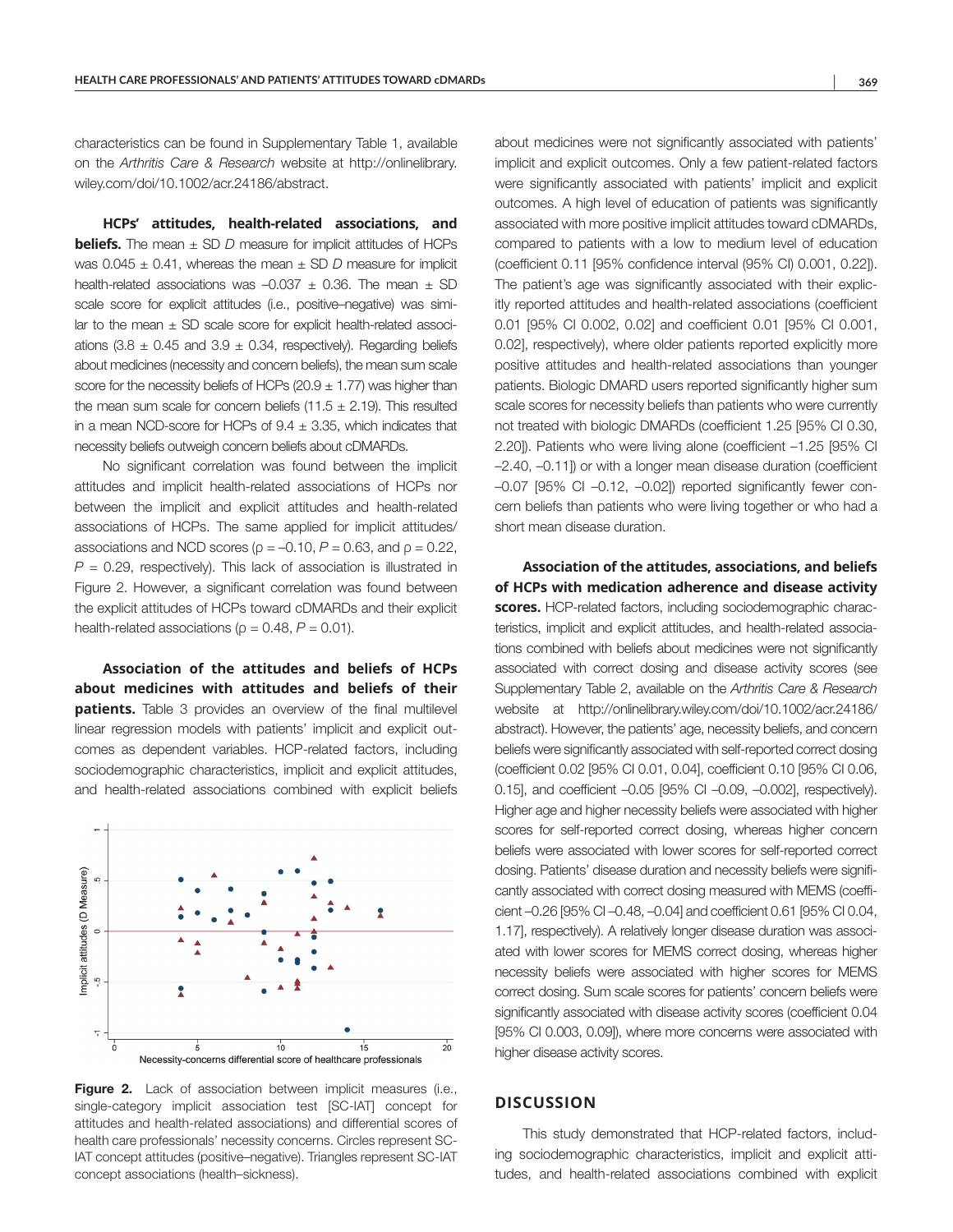| Table 3. Results of the multilevel, linear regression models and predictors for patient's implicit and explicit attitudes, health-related associations, and beliefs about medicines*                                                                                                                                                                                                                      |                                    |                                                      |                                    |                                                      |                                                      |                                                    |
|-----------------------------------------------------------------------------------------------------------------------------------------------------------------------------------------------------------------------------------------------------------------------------------------------------------------------------------------------------------------------------------------------------------|------------------------------------|------------------------------------------------------|------------------------------------|------------------------------------------------------|------------------------------------------------------|----------------------------------------------------|
|                                                                                                                                                                                                                                                                                                                                                                                                           | Patient's<br>attitudes<br>implicit | Patient's implicit<br>health-related<br>associations | attitudes<br>Patient's<br>explicit | Patient's explicit<br>health-related<br>associations | beliefs about<br>medicines<br>necessity<br>Patient's | beliefs about<br>medicines<br>Patient's<br>concern |
| HCP-related factors                                                                                                                                                                                                                                                                                                                                                                                       |                                    |                                                      |                                    |                                                      |                                                      |                                                    |
| Age, years                                                                                                                                                                                                                                                                                                                                                                                                |                                    |                                                      |                                    |                                                      |                                                      |                                                    |
| Sex, female (yes/no)                                                                                                                                                                                                                                                                                                                                                                                      |                                    |                                                      |                                    |                                                      |                                                      |                                                    |
| Current position rheumatologist (yes/no)                                                                                                                                                                                                                                                                                                                                                                  |                                    |                                                      | $-0.13(-0.54, 0.29)$               | $0.19(-0.32, 0.71)$                                  |                                                      | $-0.55(-2.27, 1.17)$                               |
| Working experience, years                                                                                                                                                                                                                                                                                                                                                                                 |                                    |                                                      | $-0.005(-0.015, 0.006)$            |                                                      |                                                      |                                                    |
| Mean hours of patient contact per week                                                                                                                                                                                                                                                                                                                                                                    |                                    |                                                      |                                    |                                                      | $0.04(-0.01, 0.10)$                                  |                                                    |
| HCP's implicit and explicit attitudes and<br>health-related associations                                                                                                                                                                                                                                                                                                                                  |                                    |                                                      |                                    |                                                      |                                                      |                                                    |
| Implicit attitudes, mean D measure                                                                                                                                                                                                                                                                                                                                                                        |                                    |                                                      |                                    |                                                      |                                                      |                                                    |
| Implicit health-related associations, mean<br>D measure                                                                                                                                                                                                                                                                                                                                                   |                                    |                                                      | $-0.19(-0.46, 0.07)$               | $-0.01(-0.34, 0.32)$                                 |                                                      |                                                    |
|                                                                                                                                                                                                                                                                                                                                                                                                           |                                    |                                                      |                                    |                                                      |                                                      |                                                    |
| Explicit attitudes, mean scale score                                                                                                                                                                                                                                                                                                                                                                      |                                    |                                                      | $0.09(-0.20, 0.38)$                | $0.24(-0.12, 0.60)$                                  | $0.34(-0.86, 1.33)$                                  | $-0.55(-1.78, 0.69)$                               |
| Explicit health-related associations, mean<br>scale score                                                                                                                                                                                                                                                                                                                                                 |                                    | $-0.09(-0.21, 0.03)$                                 | $0.12(-0.20, 0.43)$                | $0.11 (-0.29, 0.50)$                                 | $1.02(-0.31, 2.34)$                                  |                                                    |
| HCP's beliefs about medicines                                                                                                                                                                                                                                                                                                                                                                             |                                    |                                                      |                                    |                                                      |                                                      |                                                    |
| Necessity beliefs, sum scale scores                                                                                                                                                                                                                                                                                                                                                                       |                                    |                                                      | $-0.05(-0.10, 0.007)$              | $-0.02(-0.09, 0.04)$                                 | $0.10 (-0.16, 0.36)$                                 |                                                    |
| Concern beliefs, sum scale scores                                                                                                                                                                                                                                                                                                                                                                         |                                    |                                                      |                                    |                                                      |                                                      |                                                    |
| Patient-related factors                                                                                                                                                                                                                                                                                                                                                                                   |                                    |                                                      |                                    |                                                      |                                                      |                                                    |
| Age, years                                                                                                                                                                                                                                                                                                                                                                                                |                                    | 0.004 (-0.0004, 0.008)                               | 0.01 (0.002, 0.02)#                | 0.01 (0.001, 0.02)#                                  |                                                      |                                                    |
| Sex, female (yes/no)                                                                                                                                                                                                                                                                                                                                                                                      |                                    |                                                      |                                    |                                                      |                                                      |                                                    |
| High level of education (yes/no)                                                                                                                                                                                                                                                                                                                                                                          | 0.11 (0.001, 0.22)#                | $0.08 (-0.02, 0.18)$<br>$0.08 (-0.03, 0.19)$         |                                    |                                                      |                                                      |                                                    |
| Household situation, alone (yes/no)                                                                                                                                                                                                                                                                                                                                                                       |                                    |                                                      |                                    |                                                      |                                                      | $-1.25(-2.40)$<br>$-0.11$                          |
| Disease duration, years                                                                                                                                                                                                                                                                                                                                                                                   |                                    |                                                      |                                    |                                                      | $0.04(-0.01, 0.09)$                                  | $-0.07(-0.12,$<br>$-0.02$ )‡                       |
| Anti-CCP positive (yes/no)                                                                                                                                                                                                                                                                                                                                                                                |                                    |                                                      |                                    |                                                      |                                                      |                                                    |
| Biologic DMARD (yes/no)                                                                                                                                                                                                                                                                                                                                                                                   | (05)<br>$-0.06(-0.17, 0)$          |                                                      | $-0.06(-0.25, 0.14)$               | $-0.14(-0.38, 0.09)$                                 | $1.25(0.30, 2.20)$ #                                 |                                                    |
| Hospital Nijmegen (yes/no)                                                                                                                                                                                                                                                                                                                                                                                |                                    |                                                      |                                    |                                                      |                                                      | $-0.87$ $(-2.05, 0.31)$                            |
| * Values are the coefficient (95% confidence interval). Reference level was "no" for predictors with "yes/no" categories. Anti-CCP = anti-cyclic citrullinated peptide; DMARD = disease-<br>t Covariate not included in the final multivariate model due to the level of significance of this covariate in bivariate analysis (P ≥ 0.2).<br>modifying antirheumatic drug; HCP = health care professional. |                                    |                                                      |                                    |                                                      |                                                      |                                                    |
| # Predictor remained significant in the multivariate, multilevel, regression models.                                                                                                                                                                                                                                                                                                                      |                                    |                                                      |                                    |                                                      |                                                      |                                                    |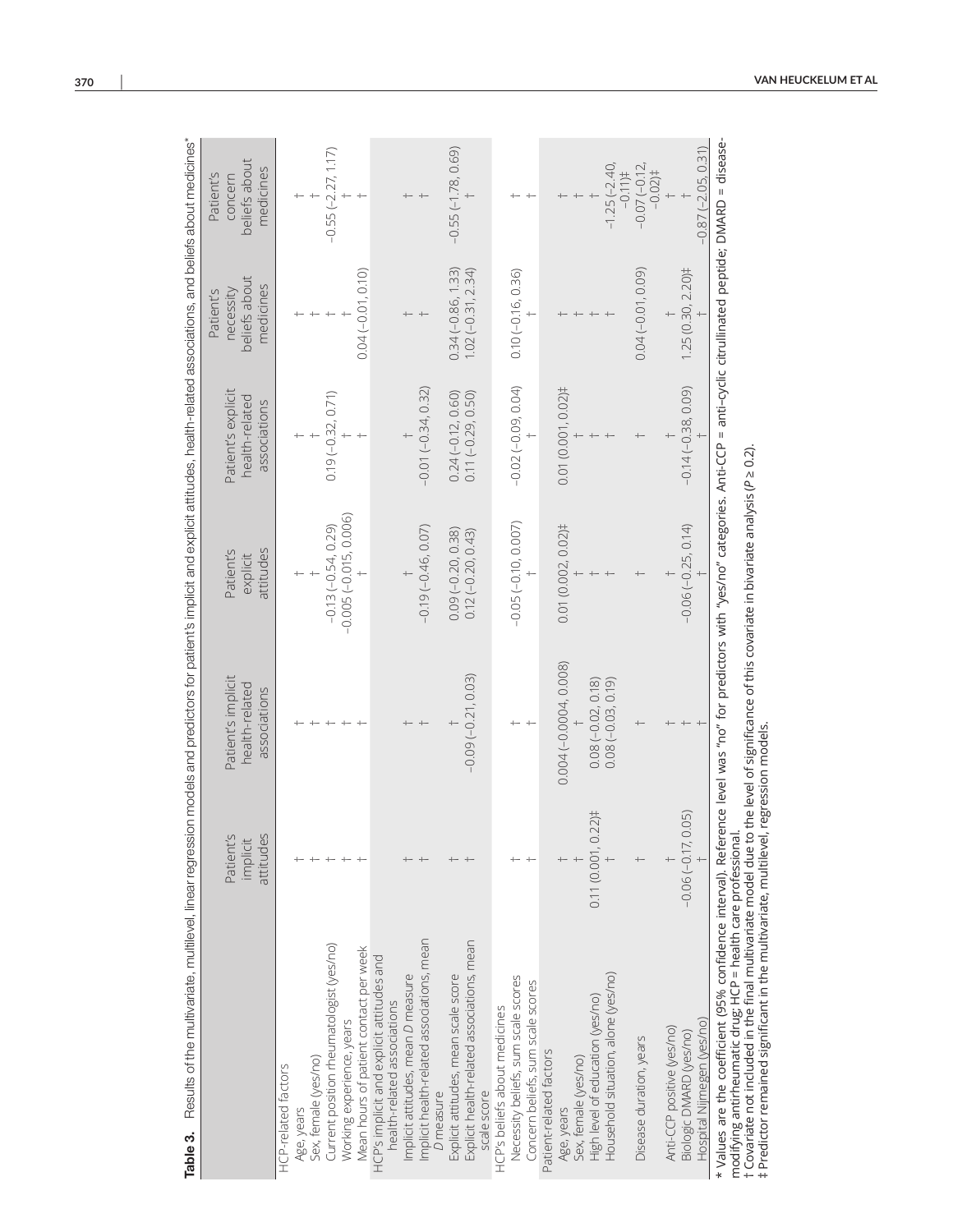beliefs about medicines were not significantly associated with patients' implicit and explicit attitudes and associations, as well as patients' medication-taking behavior and disease activity scores. Only a few patient-related factors were significantly associated with the outcome measures in this study: the patient's age (outcome measures: self-reported correct dosing and the patient's explicit attitudes and health-related associations), level of education (outcome measure: the patient's implicit attitudes), household situation (outcome measure: the patient's concern beliefs about medicines), disease duration (outcome measures: MEMS correct dosing and the patient's concern beliefs about medicines), biologic DMARD use (outcome measure: the patient's necessity beliefs about medicines), sum scale scores for the patient's necessity beliefs (outcome measure: MEMS correct dosing and self-reported correct dosing), and concern beliefs (outcome measures: self-reported correct dosing and the patient's disease activity scores). Regarding medication-taking behavior and disease activity scores, the patient's necessity beliefs and concern beliefs were the only modifiable variables as possible targets for improving medication-taking behavior and disease activity in patients with RA.

To our knowledge, this is the first study that investigates the implicit and explicit associations of HCPs with medication in the field of rheumatology. Although some research has been carried out on implicit attitudes of HCPs, previous studies have predominantly focused on implicit attitudes toward other concepts rather than medication or medication-taking behavior (e.g., mental illness, sex, racial bias, and sexuality) (32–35). This makes it challenging to compare our findings with previous work.

Contrary to our expectations, the attitudes, health-related associations, and beliefs of HCPs were not significantly associated with those of their patients, indicating that the perception of HCPs regarding medication seems independent from patients' perceptions and subsequent medication-taking behavior. An explanation for this result might be that patients' attitudes, health-related associations, and beliefs about medicines rely more on previous experiences with medication, whereas the attitudes, health-related associations, and beliefs about medicines of HCPs might rely more on recommendations based on scientific evidence. Another explanation is that if an HCP has a particularly negative implicit or explicit attitude against certain medication it might influence other components of the patient–provider interaction rather than the outcomes measured in this study (e.g., style of communication, trust in the HCP, and patient satisfaction). However, it is possible that the implicit and explicit attitudes and health-related associations or beliefs about medication of HCPs are associated with those of their patients but were not detected in this study due to methodologic limitations. This thought is in line with the study of Fitzgerald et al, which recognized the complexity in studying the involvement of implicit outcomes in the

patient–provider interaction due to methodologic issues and the diversity in characteristics of both patients and HCPs (36).

One of the key strengths of this study is HCP and patient recruitment in 2 of the largest centers that specialize in rheumatology across The Netherlands, combined with the large sample size of patients treated by these HCPs. Another strength is the use of electronic drug monitors to measure medication-taking behavior of patients over a 3-month period in addition to selfreported medication-taking behavior. The use of multiple measurement instruments might, however, have contributed to an overestimation of adherence levels due to the patient's awareness of being monitored and the small amount of variance in adherence measures. Together, with the small amount of variance in explicit measures and the extensive working experience at the level of HCPs, this might have limited the possibility of detecting potential influences of HCPs. The validity of the SC-IATs, used for both study groups, might be questioned because patients might have had limited hand function in contrast with HCPs. This might provide an insufficient contrast between the experimental rounds in the SC-IATs at the patient level and a large contrast between study groups. Also, the design of the SC-IATs (i.e., words and pictures used as stimuli) might have influenced implicit outcomes because it is unclear if those words and pictures are optimally related to the patient's medication use and the prescription of cDMARDs by HCPs. However, pictures were created based on pharmacy records at participating study sites (i.e., manufacturer of the drugs, type of packaging, and appearance of the drug) to increase the ability of patients and HCPs to recognize the cDMARDs at a glance.

All HCPs who participated in this study were working in hospitals that specialized in rheumatology and reported extensive years of work experience. Therefore, caution must be applied for extrapolating our findings to HCPs who were working in more general hospitals or who recently specialized in the field of rheumatology. We have also focused on cDMARDs exclusively. It is, however, conceivable that the implicit and explicit attitudes of HCPs toward biologic DMARDs and recently introduced JAK inhibitors may differ from attitudes toward cDMARDs. On the level of patients, it is assumed that selection bias has occurred due to the large proportion of adherent patients, the small variety in ethnic background, the high percentage of patients who had a high level of education, and a long disease duration. In adherence research, the difficulty of recruiting patients who represent the general population is well recognized and often challenging (37,38).

In conclusion, the implicit and explicit attitudes and healthrelated associations of HCPs were not significantly associated with each other. Also, the sociodemographic characteristics and the implicit and explicit attitudes, associations, and beliefs about medicines of HCPs were not associated with those of their patients nor with correct dosing and patients' disease activity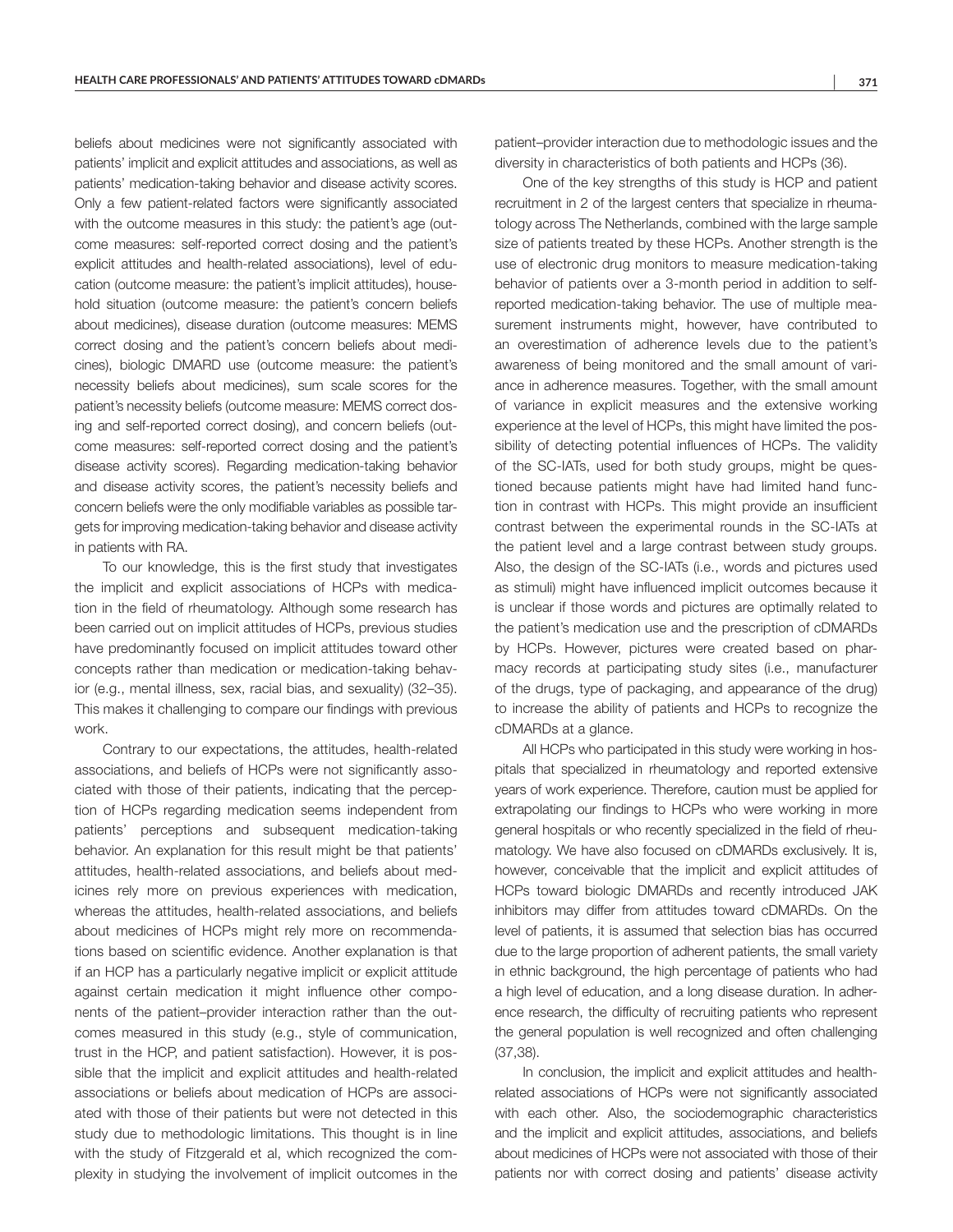scores. These findings provide some first insights into the potential (and the lack thereof) of the implicit and explicit perceptions of medication of HCPs in relation to patients' medication adherence and disease activity.

#### **ACKNOWLEDGMENTS**

The authors thank all patients who participated in this study, as well as the patient research partners involved in this study. Special thanks are extended to N. Chargi, A. Kabalay, and L. Y. Ngai for their assistance in patient recruitment and data collection on site.

#### **AUTHOR CONTRIBUTIONS**

All authors were involved in drafting the article or revising it critically for important intellectual content, and all authors approved the final version to be submitted for publication. Ms van Heuckelum had full access to all of the data in the study and takes responsibility for the integrity of the data and the accuracy of the data analysis.

Study conception and design. van Heuckelum, Hebing, Vandeberg, Linn, Flendrie, Nurmohamed, van Dulmen, van den Ende, van den Bemt. Acquisition of data. van Heuckelum, Hebing, Vandeberg, Linn, Flendrie, Nurmohamed, van Dulmen, van den Ende, van den Bemt.

Analysis and interpretation of data. van Heuckelum, Vandeberg, van Dulmen, van den Ende, van den Bemt.

#### **REFERENCES**

- 1. Smolen JS, Landewé R, Bijlsma J, Burmester G, Chatzidionysiou K, Dougados M, et al. EULAR recommendations for the management of rheumatoid arthritis with synthetic and biological disease-modifying antirheumatic drugs: 2016 update. Ann Rheum Dis 2017;76:960–77.
- 2. Lindqvist E, Jonsson K, Saxne T, Eberhardt K. Course of radiographic damage over 10 years in a cohort with early rheumatoid arthritis. Ann Rheum Dis 2003;62:611–6.
- 3. Pasma A, den Boer E, van Spijker A, Timman R, van den Bemt B, Busschbach J, et al. Nonadherence to disease modifying antirheumatic drugs in the first year after diagnosis: comparing three adherence measures in early arthritis patients. Rheumatology (Oxford) 2016;55:1812–9.
- 4. Van den Bemt BJ, van den Hoogen FH, Benraad B, Hekster Y, van Riel PL, van Lankveld W. Adherence rates and associations with nonadherence in patients with rheumatoid arthritis using disease modifying antirheumatic drugs. J Rheumatol 2009;36:2164–70.
- 5. Salt E, Frazier S. Adherence to disease modifying anti-rheumatic drugs in rheumatoid arthritis patients: a narrative review of the literature. Orthop Nurse 2010;29:260–75.
- 6. Waimann CA, Marengo MF, de Achaval S, Cox VL, Garcia-Gonzalez A, Reveille JD, et al. Electronic monitoring of oral therapies in ethnically diverse and economically disadvantaged patients with rheumatoid arthritis: consequences of low adherence. Arthritis Rheum 2013;65:1421–9.
- 7. Harrold L, Briesacher B, Peterson D, Beard A, Madden J, Zhang F, et al. Cost-related medication nonadherence in older rheumatoid arthritis patients. J Rheumatol 2013;40:1–14.
- 8. Pasma A, Schenk C, Timman R, van't Spijker A, Appels C, van der Laan WH, et al. Does non-adherence to DMARDs influence hospitalrelated healthcare costs for early arthritis in the first year of treatment? PLoS One 2017;12:1–14.
- 9. Galo JS, Mehat P, Rai SK, Avina-Zubieta A, de Vera MA. What are the effects of medication adherence interventions in rheumatic diseases: a systematic review. Ann Rheum Dis 2016;21:667–73.
- 10. Demonceau J, Ruppar T, Kristanto P, Hughes DA, Farger E, Kardas P, et al. Identification and assessment of adherence-enhancing interventions in studies assessing medication adherence through electronically compiled drug dosing histories: a systematic literature review and meta-analysis. Drugs 2013;73:545–62.
- 11. Nieuwlaat R, Wilczynski N, Navarro T, Hobson N, Jeffery R, Keepanasseril A, et al. Interventions for enhancing medication adherence [review]. Cochrane Database Syst Rev 2014;CD000011.
- 12. Horne R, Chapman SC, Parham R, Freemantle N, Forbes A, Cooper V. Understanding patients' adherence-related beliefs about medicines prescribed for long-term conditions: a meta-analytic review of the necessity-concerns framework. PLoS One 2013;8:1–24.
- 13. Mårdby AC, Akerlind I, Hedenrud T. General beliefs about medicines among doctors and nurses in out-patient care: a cross-sectional study. BMC Fam Pract 2009;10:35.
- 14. Darlow B, Fullen BM, Dean S, Hurley DA, Baxter GD, Dowell A. The association between health care professional attitudes and beliefs and the attitudes and beliefs, clinical management, and outcomes of patients with low back pain: a systematic review. Eur J Pain 2011;16:3–17.
- 15. Rand LZ, Berger Z. Disentangling evidence and preference in patientclinician concordance discussions. AMA J Ethics 2019;21:E505–12.
- 16. Zwikker H, van den Bemt B, van den Ende CH, van Lankveld W, den Broeder A, van den Hoogen F, et al. Development and content of a group-based intervention to improve medication adherence in non-adherent patients with rheumatoid arthritis. Patient Educ Couns 2012;89:143–51.
- 17. Van den Bemt B, den Broeder A, van den Hoogen F, Benraad B, Hekster Y, van Riel P, et al. Making the rheumatologist aware of patients' non-adherence does not improve medication adherence in patients with rheumatoid arthritis. Scan J Rheumatol 2011;40:192–6.
- 18. Ackermann CL, Mathieu JP. Implicit attitudes and their measurement: theoretical foundations and use in consumer behavior research. Rech Appl Mark 2016;30:55–77.
- 19. Greenwald AG, Banaji MR. Implicit social cognition: attitudes, self-esteem, and stereotypes. Psychol Rev 1995;102:4–27.
- 20. Wilson TD, Lindsey S, Schooler TY, Damiani M, Fazio R, Giner-Soroua R, et al. A model of dual attitudes. Psychol Rev 2000;107:101–26.
- 21. Jaccard J, Blanton H. A theory of implicit reasoned action: the role of implicit and explicit attitudes in the prediction of behavior. In: Ajzen I, Albarracin D, Hornik R, editors. Prediction and change of health behavior: applying the reasoned action approach. Mahwah (NJ): Psychology Press; 2007. p. 69–93.
- 22. Linn AJ, Vandeberg L, Wennekers AM, Vervloet M, van Dijk L, van den Bemt BJ. Disentangling rheumatoid arthritis patients ' implicit and explicit attitudes toward methotrexate. Front Pharmacol 2016;7:1–7.
- 23. Van Heuckelum M, Linn A, Vandeberg L, Hebing R, van Dijk L, Vervloet M, et al. Implicit and explicit attitudes towards diseasemodifying antirheumatic drugs as possible target for improving medication adherence. PLoS One 2019;14:e0221290.
- 24. De Geest S, Zullig LL, Dunbar-Jacob J, Helmy R, Hughes DA, Wilson IB, et al. ESPACOMP Medication Adherence Reporting Guideline (EMERGE). Ann Intern Med 2018;169:30–6.
- 25. Von Elm E, Altman DG, Egger M, Pocock SJ, Gøtzsche PC, Vandenbroucke JP. The Strengthening the Reporting of Observational Studies in Epidemiology (STROBE) statement: guidelines for reporting observational studies. J Clin Epidemiol 2008;61:344–9.
- 26. Karpinski A, Steinman RB. The single category implicit association test as a measure of implicit social cognition. J Pers Soc Psychol 2006;91:16–32.
- 27. Horne R, Weinman J, Hankins M. The beliefs about medicines questionnaire: the development and evaluation of a new method for